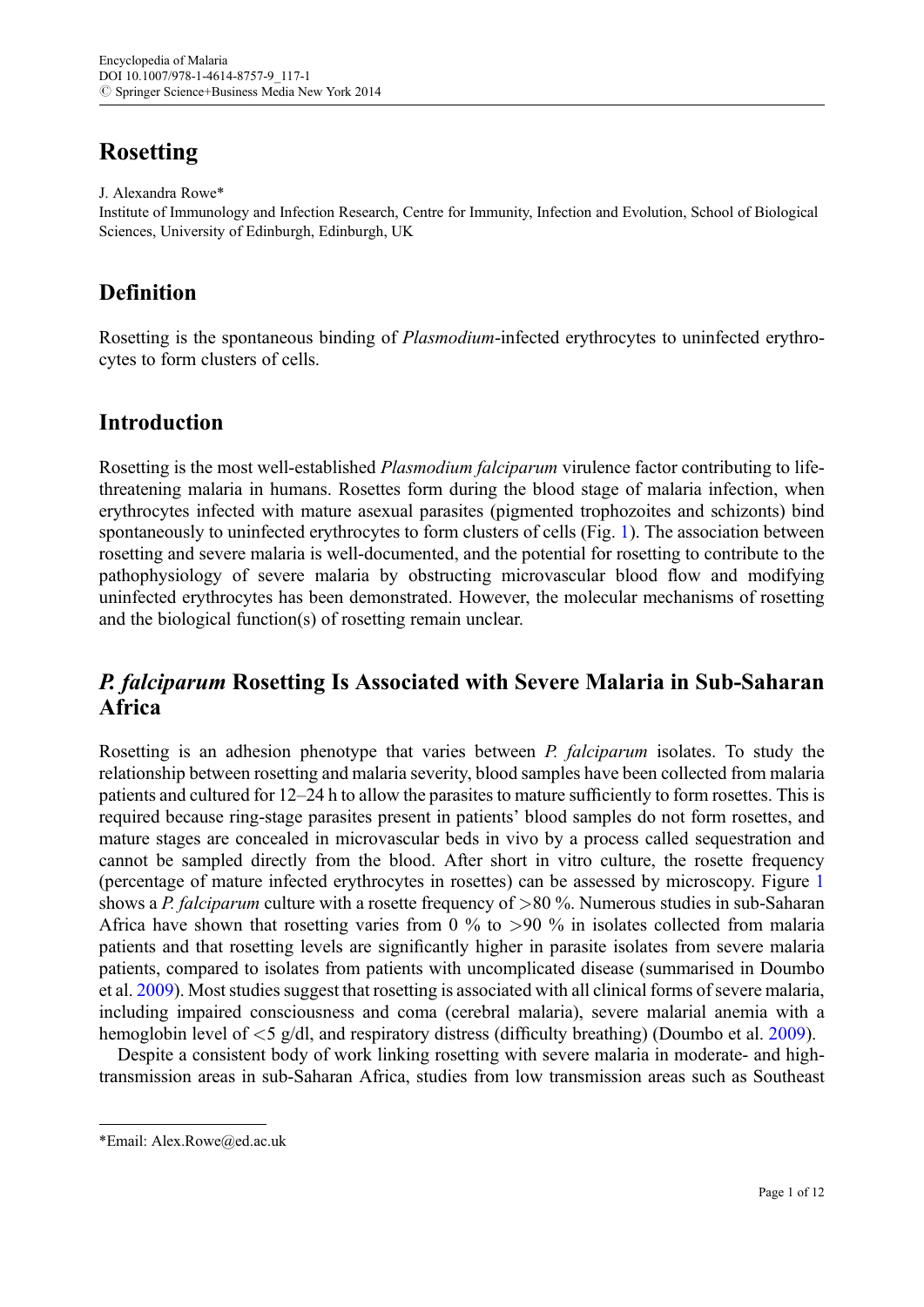<span id="page-1-0"></span>

Fig. 1 P. falciparum rosetting viewed by combined fluorescence and bright field microscopy. Parasite DNA is stained with ethidium bromide and shows as white patches within infected erythrocytes. Rosettes are clusters of infected and uninfected erythrocytes. Single rosettes (arrowhead) are usually seen in static assay conditions, whereas large multirosettes comprising aggregates of multiple infected and uninfected erythrocytes (arrows) form in vitro when cultures are examined under flow conditions similar to those experienced in vivo

Asia are few and do not show a clear association between rosetting and severe malaria (reviewed in Rowe et al. [2009](#page-10-0)). Further studies are needed to examine the relationship between rosetting and malaria severity in low transmission areas.

### Human Erythrocyte Polymorphisms and Rosetting

The association between parasite rosette frequency and severe malaria supports a role for rosetting in the pathophysiology of severe disease but does not prove a causal link. Further evidence to support a role for rosetting in severe malaria comes from human genetic studies. In malaria-endemic regions, there are common human erythrocyte polymorphisms affecting the receptors for rosetting on uninfected erythrocytes that reduce the ability of P. falciparum parasites to form rosettes. These include blood group O (Carlson and Wahlgren [1992\)](#page-8-0) and complement receptor 1 (CR1) deficiency (Rowe et al. [1997\)](#page-10-0), both of which provide significant protection against life-threatening malaria (Cockburn et al. [2004](#page-9-0); Rowe et al. [2007\)](#page-10-0). The data for blood group O are consistent across different malaria-exposed populations, although the magnitude of the protective effect varies. However, the effect of CR1 deficiency varies in different populations, possibly related to the intensity of malaria transmission in different areas (Sinha et al. [2009\)](#page-11-0). The protective effect of hemoglobin S and alphathalassemia may be partly due to reduced rosetting (Carlson et al. [1994\)](#page-8-0). The fact that specific rosette-reducing polymorphisms occur at high frequency in malaria-exposed populations and protect against severe malaria and death is a strong evidence to support a causal role for rosetting in the pathophysiology of severe malaria.

### How Does Rosetting Contribute to Severe Malaria: Parasite Density?

An animal model in which *P. falciparum* parasites infect splenectomized *Saimiri* monkeys has shown that rosetting parasites have higher in vivo multiplication rates and reach higher parasite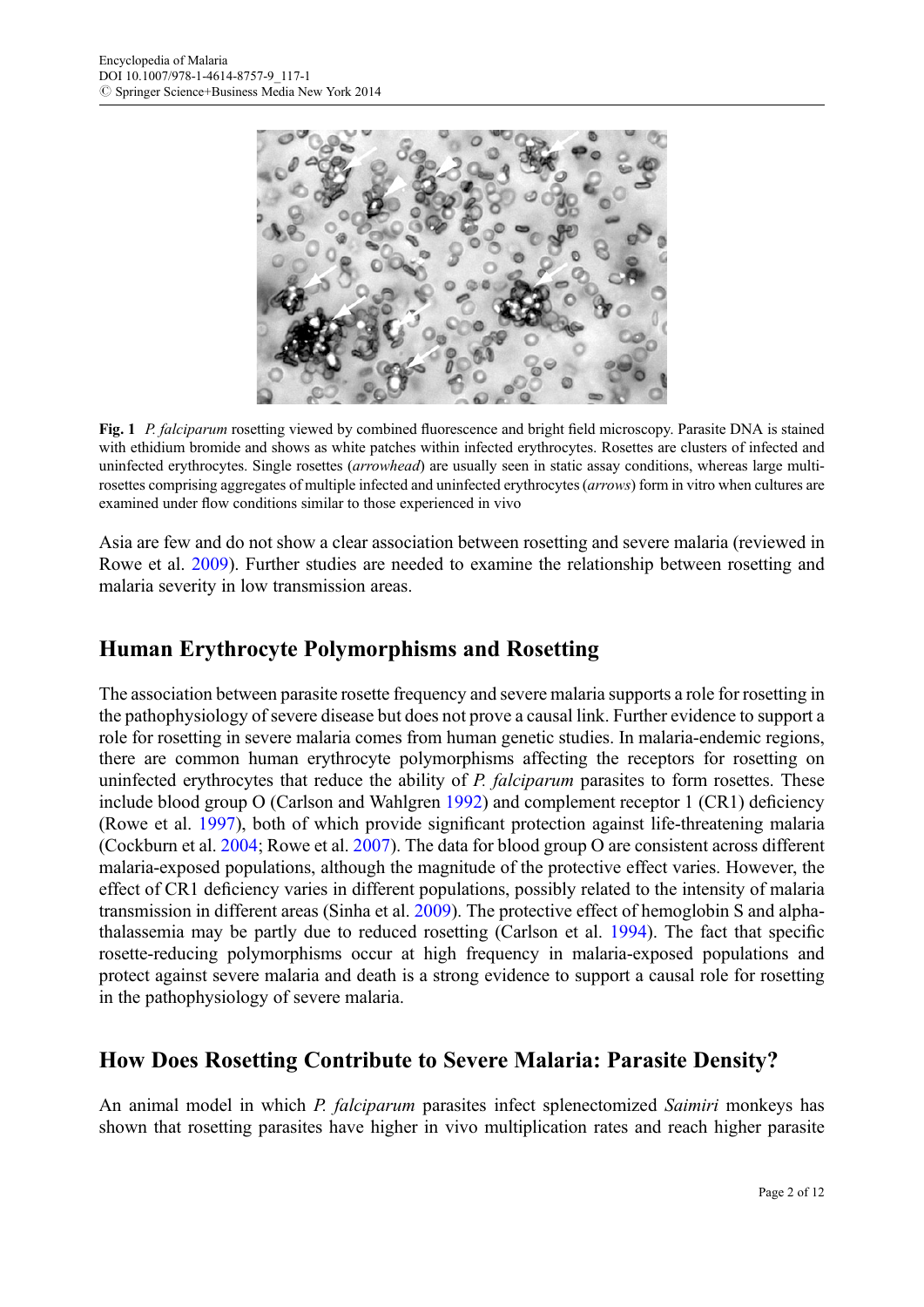densities than isogenic non-rosetting parasites (Le Scanf et al. [2008](#page-10-0)). It is unclear whether this is due to increased invasion efficiency or reduced immune clearance of the rosetting parasites compared to the non-rosetting ones. There is also evidence in humans for a significant positive correlation between parasite rosette frequency and parasite density (Rowe et al. [2002a\)](#page-10-0), although this was not found in all studies (Carlson et al. [1990](#page-8-0)). Detailed statistical analysis has shown that in some studies, parasite density in the peripheral blood is more closely associated with severe disease than rosette frequency, and the significant association between rosetting and severe malaria is lost when parasite density is included in the statistical model (Warimwe et al. [2012](#page-11-0)). These data could suggest that rosetting contributes to severe malaria pathophysiology by promoting high-density infections in vivo. However, the relationship between parasite density and severe malaria remains poorly understood. High parasite density seems to be necessary but not sufficient to cause severe disease, as many children have high parasite density but do not develop the clinical features of severe malaria (Goncalves et al. [2014\)](#page-9-0).

### How Does Rosetting Contribute to Severe Malaria: Microvascular Obstruction?

Experimental evidence suggests that rosetting may contribute to the pathophysiology of severe malaria by causing obstruction to blood flow in small blood vessels. Reduced blood flow as a result of P. falciparum infected erythrocyte sequestration in the microvasculature has been documented in ex vivo animal models (Raventos-Suarez et al. [1985](#page-10-0)) and in living humans (Dondorp et al. [2008\)](#page-9-0). Studies using ex vivo rat microvasculature have shown that rosetting parasites cause significantly greater obstruction to blood flow than isogenic cytoadherent, non-rosetting parasites (Kaul et al. [1991\)](#page-9-0). Microvascular obstruction is thought to be the key fundamental pathological change in severe malaria, leading to hypoxia, acidosis, endothelial dysfunction, and proinflammatory and procoagulant changes, that together can lead to death of the host (Moxon et al. [2011](#page-10-0)). Rosetting parasites may contribute to sequestration and microvascular obstruction by simultaneously binding both uninfected erythrocytes and endothelial cells (Adams et al. [2014\)](#page-8-0) (Fig. [2](#page-3-0), white arrow). Alternatively, because infected erythrocytes can form rosettes with either infected or uninfected cells, the presence of cytoadherent non-rosetting infected erythrocytes lining blood vessels walls may anchor rosetting parasites in the microvasculature as illustrated in Fig. [2](#page-3-0) (black arrow). Both of these processes could lead to aggregations of infected and uninfected erythrocytes, as seen in ex vivo animal model studies and human postmortem studies. The orthogonal polarization spectral imaging technique used by Dondorp et al. to observe microvascular obstruction in vivo in human rectal mucosa (Dondorp et al. [2008\)](#page-9-0) is not able to resolve individual erythrocytes clearly; therefore, it is not yet possible to visualize rosetting in living humans.

### How Does Rosetting Contribute to Severe Malaria: Erythrocyte Damage?

Rosetting has been specifically associated with severe malarial anemia in some studies (Newbold et al. [1997](#page-10-0)). However, a mechanism for this has been lacking. Recent work shows that the uninfected erythrocytes in rosettes show membrane modifications that may target them for phagocytic removal (Uyoga et al. [2012](#page-11-0)). The excessive removal of uninfected erythrocytes is the hallmark of severe malarial anemia, and Uyoga et al. ([2012](#page-11-0)) provide a possible mechanism by which rosetting may contribute to this process.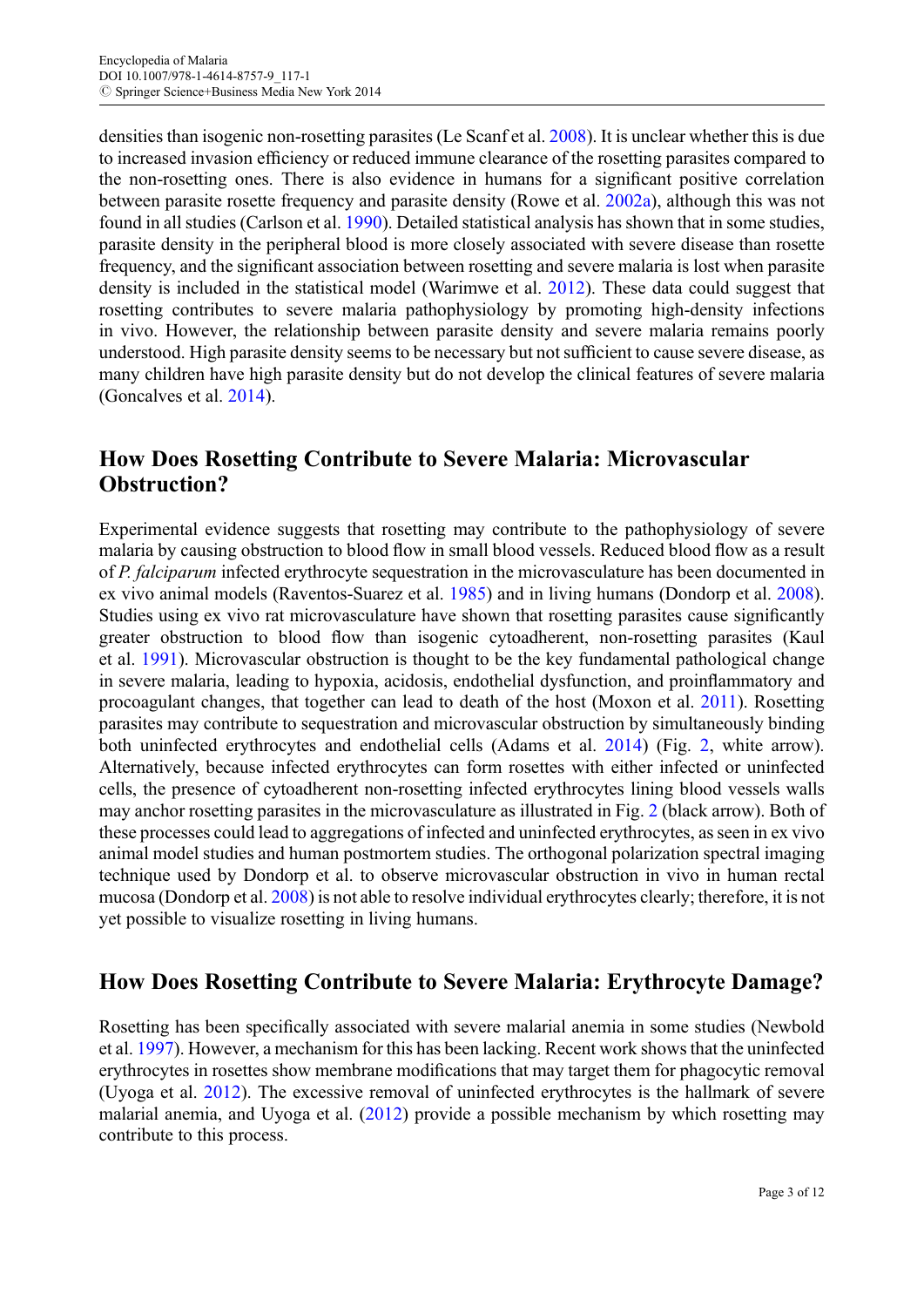<span id="page-3-0"></span>

Fig. 2 Diagram to illustrate how P. falciparum rosetting may contribute to sequestration and microvascular obstruction. Rosetting infected erythrocytes can either bind directly to endothelial cells (white arrow) or can bind non-rosetting infected erythrocytes that are adhering to the vessel endothelium (black arrow)

## Why Do Parasites Form Rosettes?

If rosetting contributes to host tissue damage and death, why is the phenotype maintained? It is possible that rosetting contributes to parasite fitness and transmission success through its ability to promote high parasite density in vivo as described above. However, the precise way in which rosetting benefits the parasite is not yet clear. Rosetting could enhance invasion efficiency, by targeting invasive merozoites from a rosetting schizont directly into the uninfected erythrocytes forming the rosette. Experimental tests of this hypothesis in vitro have failed to show any effect of rosetting on invasion (Deans and Rowe [2006](#page-9-0)), and erythrocytes in a rosette are not preferentially targeted for invasion (Clough et al. [1998](#page-9-0)). The high in vivo multiplication rate of P. falciparum rosetting parasites in Saimiri monkeys described above could be due to invasion efficiency, but this has not been proven. An alternative explanation is that rosetting is an immune evasion mechanism that helps parasites avoid clearance by either innate or acquired host immune responses. There are as yet no published studies addressing his possibility.

## Molecular Mechanisms of P. falciparum Rosetting

### Parasite-Derived Adhesion Molecules on the Surface of Infected Erythrocytes

Detailed studies of culture-adapted P. falciparum parasites selected for rosetting have shown that the parasite molecules responsible for rosetting are members of the P. falciparum erythrocyte membrane protein 1 (PfEMP1) family, encoded by group A var genes (Rowe et al. [1997;](#page-10-0) Vigan-Womas et al. [2008\)](#page-11-0). Furthermore, field studies have shown a positive correlation between transcription of group A var genes and parasite rosette frequency in clinical isolates (Bull et al. [2005\)](#page-8-0). PfEMP1 variants are high-molecular-weight proteins expressed on the surface of infected erythrocytes, which can undergo switching from one asexual blood stage cycle to the next, as part of the process of antigenic variation in malaria parasites. The involvement of a variant surface antigen family in rosetting explains the variation in the phenotype seen in different *P. falciparum* isolates collected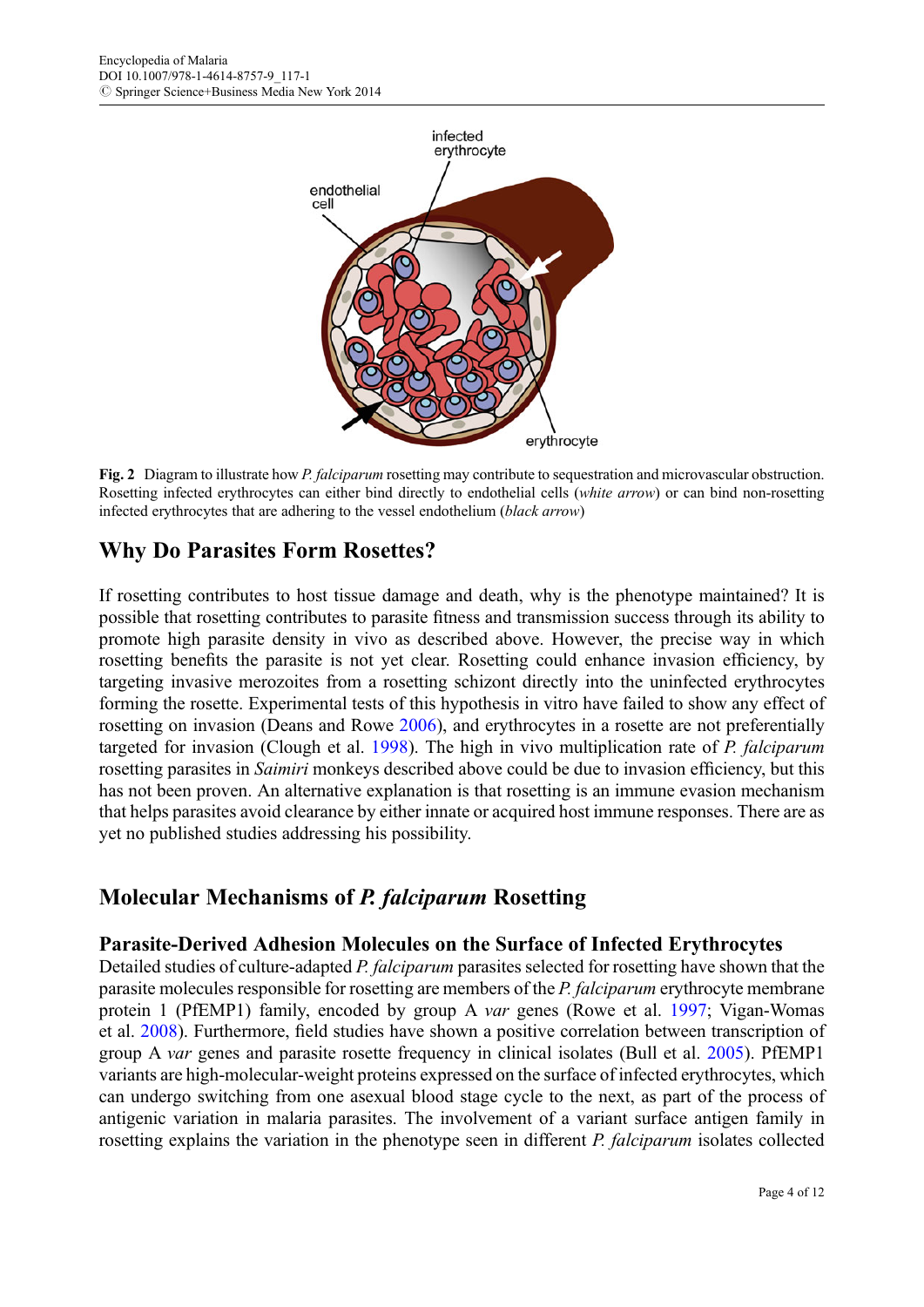

Fig. 3 Diagram to illustrate how particular subsets of PfEMP1 mediate different adhesion phenotypes, which are in turn associated with different clinical forms of malaria. Current evidence suggests that rosetting and binding to human brain endothelial cells (HBEC) are the adhesion phenotypes with the strongest association with severe malaria. Rosetting and HBEC binding are each mediated by different subsets of PfEMP1 encoded by group A var genes

from malaria patients. Only a specific subset of the PfEMP1 family is able to mediate rosetting, with other members of the family being responsible for adhesion to other human cell types such as platelets and endothelial cells (Rowe et al. [2009\)](#page-10-0) (Fig. 3).

Existing data suggest that the N-terminal region of rosette-mediating PfEMP1 variants binds to receptors on uninfected erythrocytes to form rosettes (Fig. [4a\)](#page-5-0). Polyclonal and monoclonal antibodies against the N-terminal region are highly effective at disrupting rosettes (Ghumra et al. [2011](#page-9-0); Vigan-Womas et al. [2011](#page-11-0)) (Fig. [4b,](#page-5-0) [c](#page-5-0)), although antibodies to other domains also have rosettedisrupting effects at higher concentrations (Ghumra et al. [2011\)](#page-9-0).

While it is clear that PfEMP1 plays a major role in P. falciparum rosetting, it remains possible that other parasite proteins could act as accessory molecules in adhesion. The RIFIN and STEVOR variant surface antigen families are possible candidates, and recent work suggests a possible role for STEVOR in rosetting in the *P. falciparum* laboratory clone 3D7 (Niang et al. [2014\)](#page-10-0). Further work is needed to determine if STEVOR proteins contribute to rosetting in other *P. falciparum* laboratory strains and clinical isolates.

#### Uninfected Erythrocyte Receptors

Several different erythrocyte surface molecules have been identified as rosetting receptors, indicating that rosetting is not a simple receptor-ligand interaction between one parasite adhesion molecule and one receptor on infected erythrocytes but is a complex phenotype involving multiple mechanisms (Mercereau-Puijalon et al. [2008\)](#page-10-0) (Fig. [5\)](#page-5-0). The A and B blood group trisaccharides, which are attached to various glycoproteins and glycolipids on the erythrocyte surface, are important receptors for many P. falciparum rosetting isolates (Carlson and Wahlgren [1992\)](#page-8-0). Rosetting parasites form larger, stronger rosettes when grown in group A or B blood compared to group O blood, with the preference for A or B varying between isolates. However, group O erythrocytes (which lack one sugar molecule present in A [N-acetyl-galactosamine] or B [galactose] erythrocytes) and "Bombay"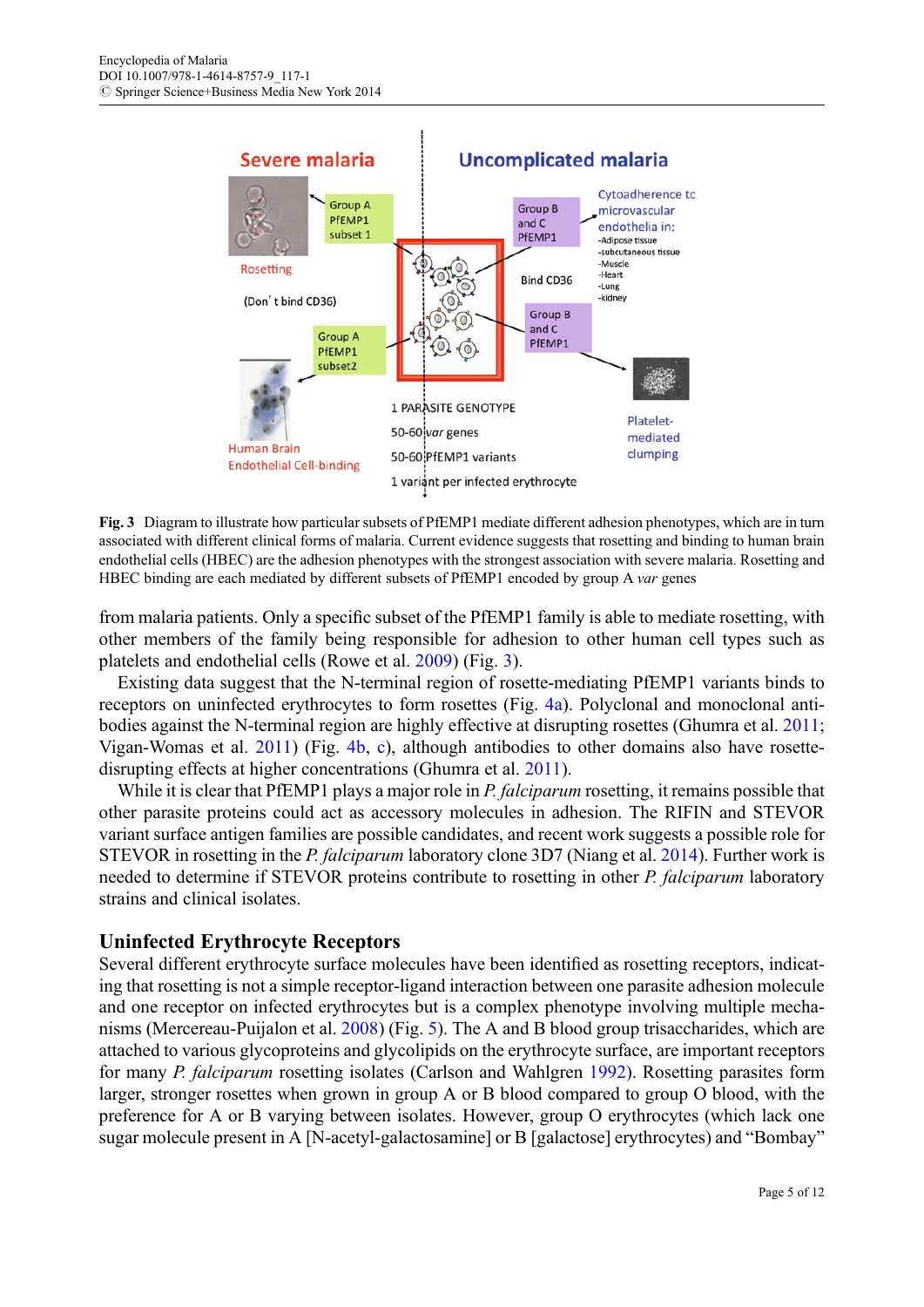<span id="page-5-0"></span>

Fig. 4 Antibodies to PfEMP1 at low concentrations abolish rosetting. (a) Diagram of a rosette-mediating PfEMP1 variant (IT4var09 expressed by the P. falciparum rosetting clone IT4/R29) (Rowe et al. [1997\)](#page-10-0). The protein has one transmembrane domain (TM) and a cytoplasmic acidic terminal segment (ATS). The extracellular region consists of tandemly arranged cysteine-rich domains that are unique to *Plasmodia* called "Duffy binding like" (DBL) or "cysteinerich interdomain region" (CIDR). The N-terminal segment (NTS) and the first DBL domain together comprise the main erythrocyte binding region that mediates rosetting in IT4/R29 parasites via CR1 and blood group A sugars on uninfected erythrocytes. The NTS-DBL1 $\alpha$  domain and the second DBL domain bind sulfated glycoconjugates such as heparin and heparan sulfate (Adams et al. [2014\)](#page-8-0), and these interactions may contribute to rosette formation. (b) Rosetting of IT4/R29 parasites in vitro. (c) Rosetting is abolished by 10  $\mu$ g/ml of polyclonal antibody to NTS-DBL1 $\alpha$  (rabbit total IgG preparation) (Ghumra et al. [2011](#page-9-0))



Fig. 5 Summary of P. falciparum rosetting mechanisms. Diagram to summarize the major parasite adhesion molecules, serum proteins, and uninfected erythrocyte receptors that have been shown to interact to bring about rosetting

erythrocytes (which lack the fucose residue normally present in group O) still form rosettes to the same rosette frequency as group A and B cells, indicating that other molecules are involved.

Complement receptor 1 (CR1) is known to be a receptor for rosetting, as parasites rosette poorly when grown in CR1-deficient erythrocytes (Rowe et al. [1997\)](#page-10-0), and CR1 monoclonal antibodies (mAbs) and soluble recombinant CR1 inhibit rosetting in some, but not all, isolates (Rowe et al. [2000](#page-10-0)). In addition, a "heparan sulfate-like" molecule has been suggested as a rosetting receptor for some isolates; however, this remains poorly characterized (Vogt et al. [2004](#page-11-0)). Rarely, the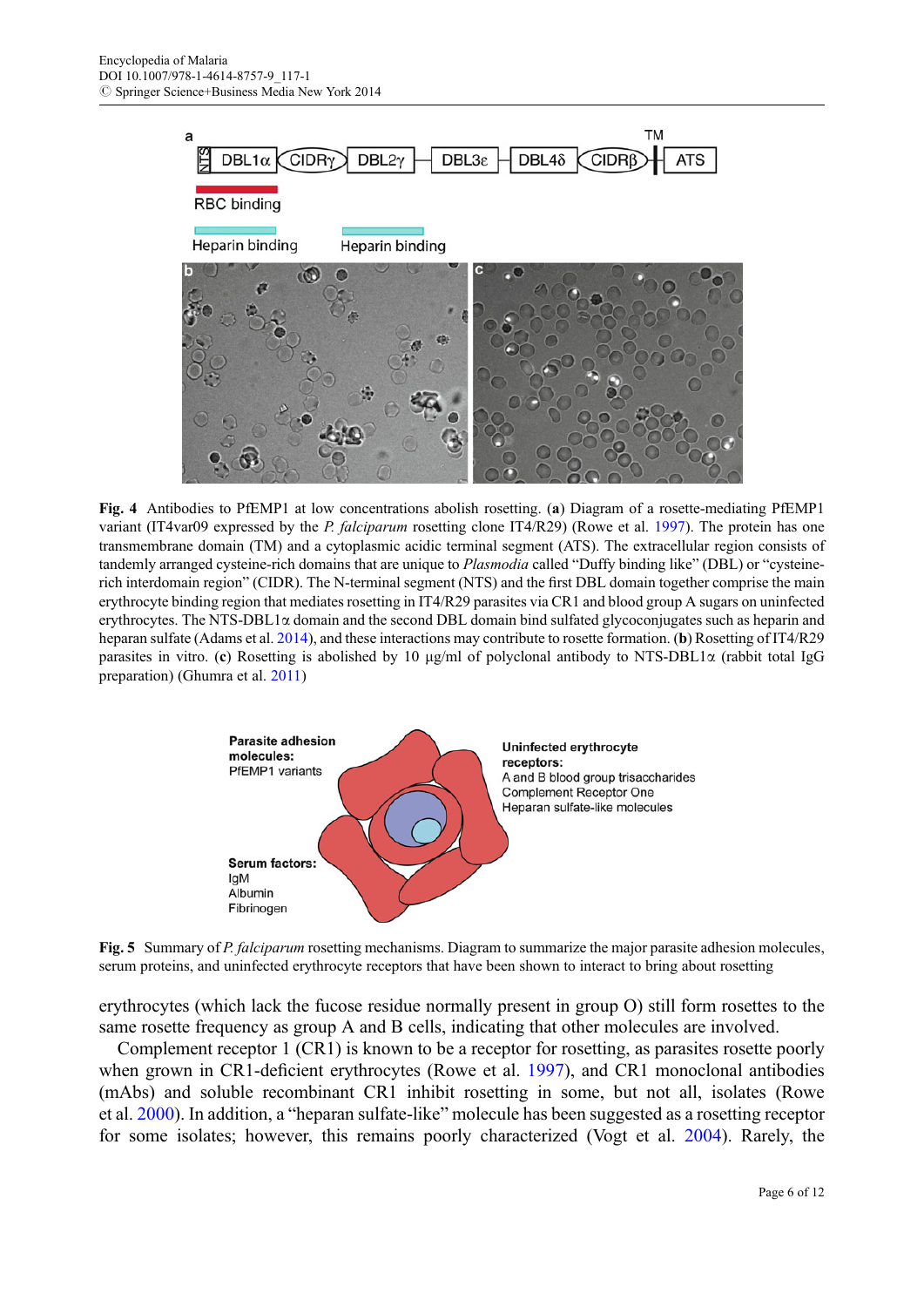scavenger receptor CD36, which is expressed at low levels on mature erythrocytes, can act as a rosetting receptor (Handunnetti et al. [1992](#page-9-0)). CD36-dependent rosetting is a phenotype that has only been described to date in a single laboratory-adapted P. falciparum strain and has not been detected in other laboratory strains or clinical isolates. Recent work suggests that glycophorin C may also act as a receptor for rosetting (Niang et al. [2014](#page-10-0); Lee et al. [2014](#page-10-0)).

Current data suggest that P. falciparum parasites form rosettes using more than one receptor on uninfected erythrocytes. For example, the laboratory-adapted P. falciparum clone IT4/R29 is blood group A preferring and CR1 dependent and binds "heparan sulfate-like" molecules (Fig. [4\)](#page-5-0). Exactly which rosetting mechanisms are most important in clinical disease remains unclear, and it is possible that additional erythrocyte rosetting receptors remain to be discovered.

#### IgM and Other Serum Proteins

The complexity of the rosetting phenotype is emphasized further by the involvement of multiple serum proteins in P. falciparum rosetting. Some rosetting isolates bind "nonimmune" IgM from human serum/plasma onto the surface of infected cells, whereas others do not (Scholander et al. [1996\)](#page-11-0). Initial data suggest that clinical isolates from children with severe malaria usually show the IgM-positive rosetting phenotype (Rowe et al. [2002b](#page-11-0)), although this needs further study. IgM-positive rosetting parasites express a distinct subset of PfEMP1 variants compared to IgM-negative rosetting parasites (Ghumra et al. [2012](#page-9-0)). The PfEMP1 variants from IgM-positive rosetting parasites bind directly to the Fc region of human IgM (Ghumra et al. [2008\)](#page-9-0). IgM binding is thought to strengthen rosettes (Scholander et al. [1996\)](#page-11-0), although the mechanism is unclear. IgM binding could also have other functions such as immune evasion by preventing specific acquired antibodies binding to PfEMP1, but this has not yet been tested in rosetting parasites.

Other serum/plasma proteins such as albumin and fibrinogen also enhance rosetting, although it is unclear whether this is due to specific interactions with molecules on infected erythrocytes, or more likely due to the nonspecific aggregating effect of these molecules on all erythrocytes (Treutiger et al. [1999\)](#page-11-0). Roles for complement factor D and anti-B and 3 antibodies have also been proposed for one laboratory-adapted strain (Luginbuhl et al. [2007\)](#page-10-0), although the relevance of these findings for P. falciparum isolates more widely is unknown.

#### Rosetting in Other Plasmodium Species

Rosetting has been described in all *Plasmodium* species that have been examined to date (Lowe et al. [1998](#page-10-0)). As with P. falciparum, the rosette frequency varies between isolates of a given species (Mackinnon et al. [2002\)](#page-10-0). The PfEMP1 family is unique to P. falciparum; therefore, rosetting in other species must be mediated by different parasite molecules, with members of the *pir* variant surface antigen family being possible candidates (Cunningham et al. [2010\)](#page-9-0). The other unique feature of P. falciparum rosetting is that infected erythrocytes can both rosette and cytoadhere to endothelial cells simultaneously, such that rosetting parasites are always sequestered and do not circulate in the peripheral blood (see Fig. [2\)](#page-3-0). Rosetting is not specifically associated with life-threatening malaria in other Plasmodium species such as P. chabaudi and P. vivax (Mackinnon et al. [2002](#page-10-0); Lee et al. [2014\)](#page-10-0). It seems likely that it is the combination of rosetting, sequestration, and high parasite density that is responsible for the pathological effects of rosetting in falciparum malaria in humans. However, rosetting has been associated with anemia in vivax malaria (Marin-Menendez et al. [2013](#page-10-0)), and it is possible that P. vivax rosetting causes uninfected erythrocyte damage similar to that described for P. falciparum rosetting (Uyoga et al. [2012](#page-11-0)).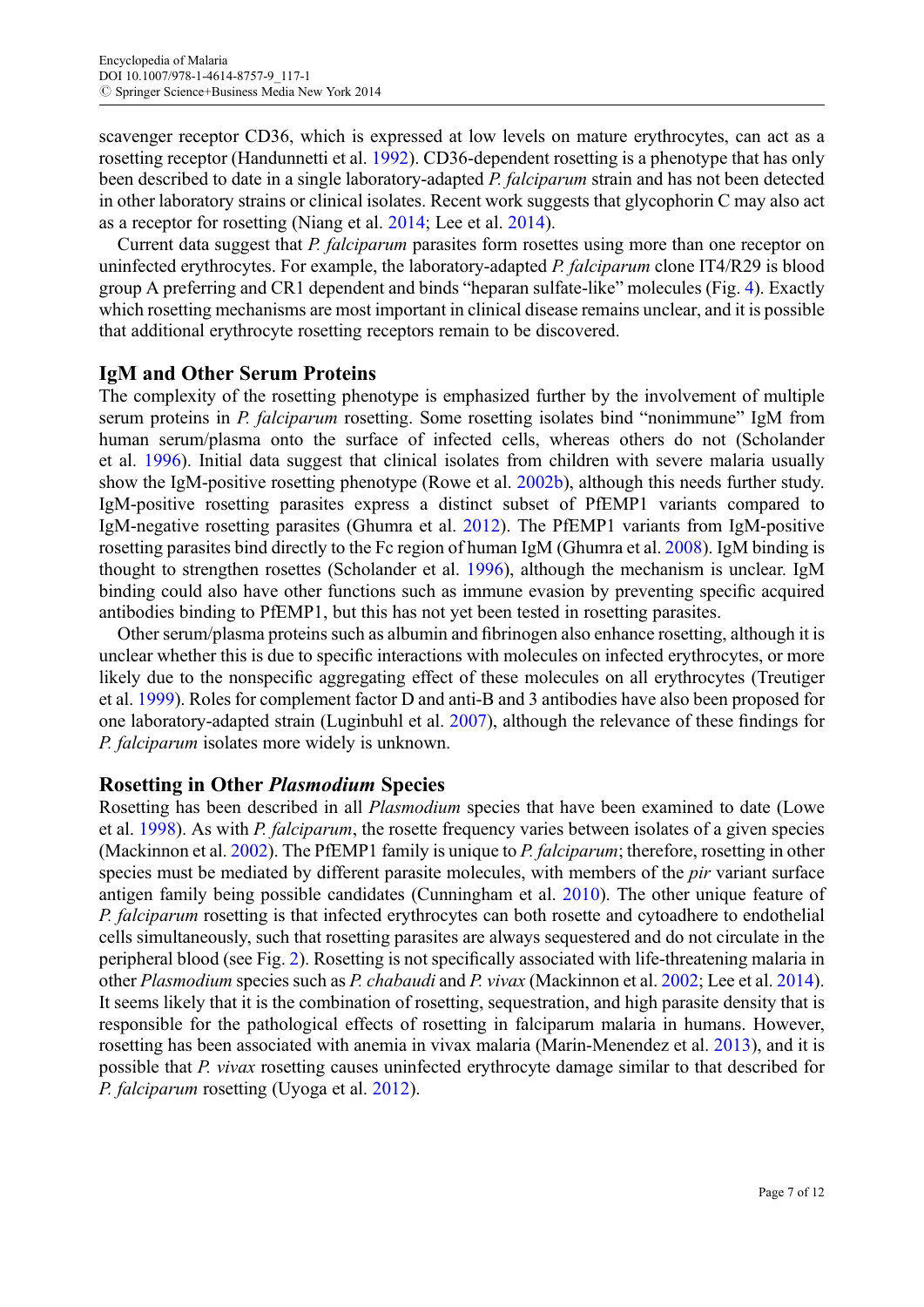### Potential for Anti-Rosetting Interventions in Falciparum Malaria

#### Rosette-Disrupting Drugs

The strong evidence supporting a role for rosetting in the pathophysiology of severe falciparum malaria makes it a target for development of an adjunctive therapy for severe disease. Many patients with severe malaria currently die, despite treatment with rapidly acting and effective antimalarial drugs. There are no treatments available that target the underlying pathological processes in severe malaria, yet infected erythrocyte adhesion, microvascular obstruction, and downstream pathological processes can continue for many hours after the parasites have been killed (Hughes et al. [2010](#page-9-0)). An adjunctive therapy that could disrupt rosettes and relieve microvascular obstruction would have potential to improve the outcome of severe malaria.

Early work showed that heparin disrupts rosettes (Udomsangpetch et al. [1989\)](#page-11-0), although it was not recommended for use in severe malaria patients due to concerns about its anticoagulant effects (Warrell [1997\)](#page-11-0). A heparin derivative that has minimal anticoagulant action is currently undergoing clinical trials (Vogt et al. [2006\)](#page-11-0). The disadvantage of heparin derivatives is that only some rosetting isolates (approximately one third to one half) are effectively disrupted by heparin (Carlson et al. [1992\)](#page-8-0). Other sulfated glyconconjugate molecules, such as curdlan sulfate and fucoidan, have broader anti-rosetting effects (Kyriacou et al. [2007\)](#page-9-0), but these molecules also have anticoagulant effects, raising safety concerns.

Other interventions targeting the uninfected erythrocyte receptors such as soluble CR1 or mAbs to CR1 are, like heparin, only effective against a subset of rosetting isolates (Rowe et al. [2000](#page-10-0)). While others, such as soluble blood group sugars, disrupt rosettes poorly or not at all (Carlson and Wahlgren [1992\)](#page-8-0).

The complexity in the molecular mechanisms of rosetting described above may make it difficult to develop a single intervention that disrupts rosettes in all isolates. However, studies have begun to define the precise binding interaction sites between PfEMP1 and rosetting receptors on uninfected erythrocytes using X-ray crystallography (Juillerat et al. [2011](#page-9-0); Vigan-Womas et al. [2012](#page-11-0)). Further work is needed to determine whether there are conserved binding sites in all P. falciparum rosetting isolates that could be targeted with small molecule drugs or biologics.

#### An Anti-rosetting Vaccine

Antibodies raised to rosette-mediating PfEMP1 recombinant proteins are highly effective at disrupting rosettes (Fig. [4](#page-5-0)) and can opsonize rosetting infected erythrocytes for phagocytosis (Ghumra et al. [2011;](#page-9-0) Ghumra et al. [2012](#page-9-0)). The presence of rosette-disrupting antibodies in humans is associated with protection from severe malaria (Carlson et al. [1990](#page-8-0)). Rosette-disrupting antibodies develop following childhood malaria infections in sub-Saharan Africa and may play a role in the rapid development of immunity to severe malaria in the first 5 years of life in endemic regions (Barragan et al. [1998](#page-8-0)).

Existing data suggest that antibodies to PfEMP1 are mostly variant- and strain-specific (Newbold et al. [1992](#page-10-0)). Surprisingly, antibodies against PfEMP1 variants that mediate IgM-positive rosetting have strain-transcending activity, recognizing P. falciparum laboratory-adapted strains and clinical isolates with the same rosetting phenotype (Ghumra et al. [2012\)](#page-9-0). These data suggest the presence of conserved epitopes within rosette-mediating PfEMP1 variants from diverse parasite isolates. This raises the possibility of developing an anti-rosetting component of a malaria vaccine whose aim would be to prevent severe malaria.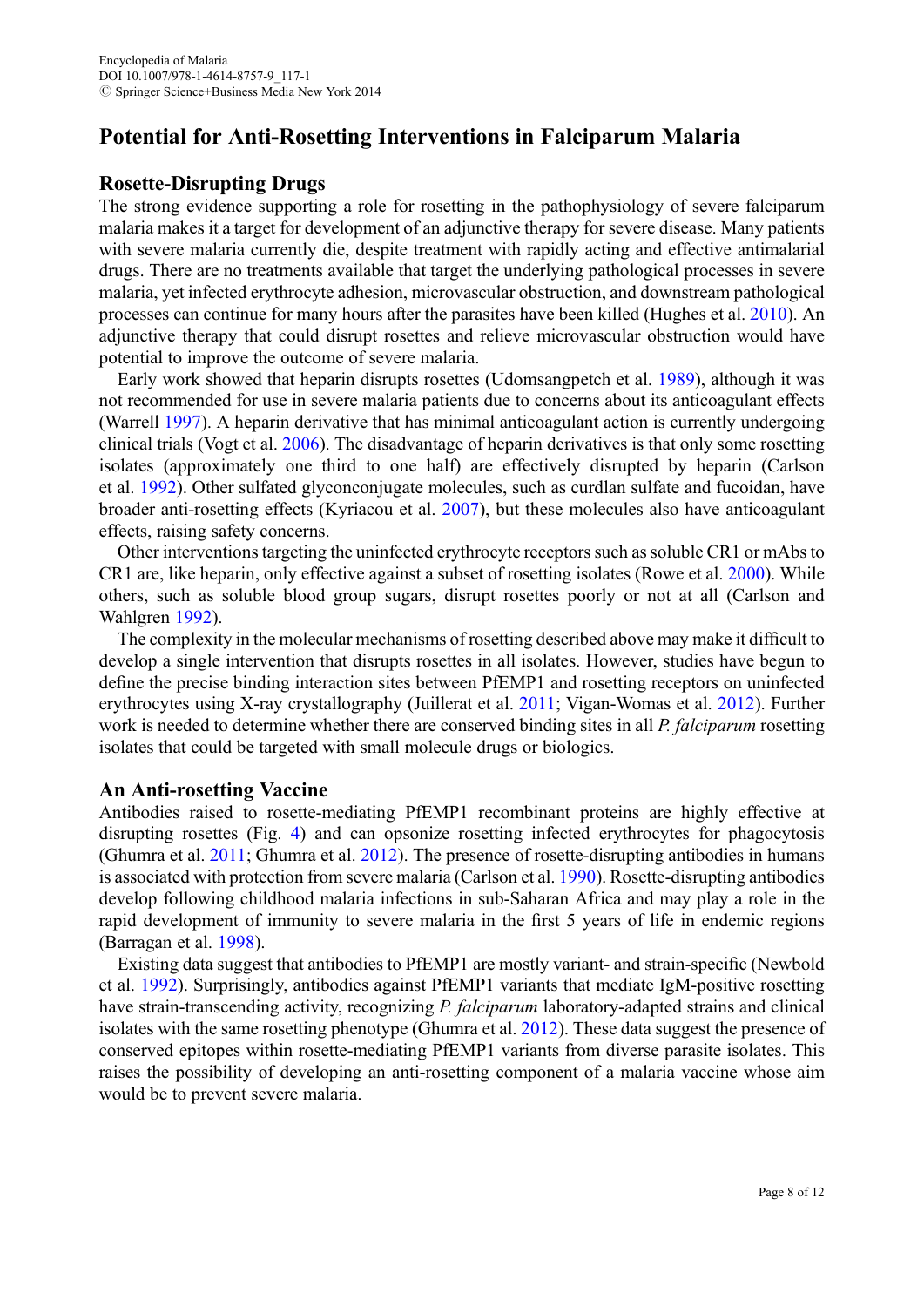### <span id="page-8-0"></span>Future Research Directions

Current understanding of the molecular mechanisms of rosetting is based on detailed analysis of a small number of laboratory culture-adapted *P. falciparum* strains. Given the complexity in the phenotype that has been revealed by this work, further research is needed to understand which rosetting mechanisms are most important in severe malaria patients and to identify the best targets for interventions.

### Cross-References

- ▶ [4-Hydroxynonenal in the Physiology and Pathology of Malaria](http://link.springer.com/SpringerLink:ChapterTarget)
- ▶ [Adjunct Therapies for Malaria](http://link.springer.com/SpringerLink:ChapterTarget)
- ▶ Causes and Signifi[cance Malarial Retinopathy](http://link.springer.com/SpringerLink:ChapterTarget)
- ▶ [Cerebral Malaria: Pathophysiology of Clinical Features](http://link.springer.com/SpringerLink:ChapterTarget)
- ▶ [Cytoadherence](http://link.springer.com/SpringerLink:ChapterTarget)
- ▶ [Erythrocyte Deformability](http://link.springer.com/SpringerLink:ChapterTarget)
- ▶ [In Vitro Models of Disease](http://link.springer.com/SpringerLink:ChapterTarget)
- ▶ [Platelets and Their Role in Malaria Infections](http://link.springer.com/SpringerLink:ChapterTarget)
- ▶ [Red cells and Their Role in Malaria Infections](http://link.springer.com/SpringerLink:ChapterTarget)
- $\triangleright$  The Contribution of *Post Mortem* [Studies to Understanding the Pathophysiology of Malaria](http://link.springer.com/SpringerLink:ChapterTarget)
- $\triangleright$  [The Pathophysiology of Hypoglycaemia and Lactic Acidosis in Malaria](http://link.springer.com/SpringerLink:ChapterTarget)

### References

- Adams Y, Kuhnrae P, Higgins MK, Ghumra A, Rowe JA. Rosetting Plasmodium falciparum-infected erythrocytes bind to human brain microvascular endothelial cells in vitro, demonstrating a dual adhesion phenotype mediated by distinct *P. falciparum* erythrocyte membrane protein 1 domains. Infect Immun. 2014;82(3):949–59.
- Barragan A, Kremsner PG, Weiss W, Wahlgren M, Carlson J. Age-related buildup of humoral immunity against epitopes for rosette formation and agglutination in African areas of malaria endemicity. Infect Immun. 1998;66(10):4783–7.
- Bull PC, Berriman M, Kyes S, Quail MA, Hall N, Kortok MM, Marsh K, Newbold CI. Plasmodium falciparum variant surface antigen expression patterns during malaria. PLoS Pathog. 2005;1(3): e26.
- Carlson J, Ekre HP, Helmby H, Gysin J, Greenwood BM, Wahlgren M. Disruption of Plasmodium falciparum erythrocyte rosettes by standard heparin and heparin devoid of anticoagulant activity. Am J Trop Med Hyg. 1992;46(5):595–602.
- Carlson J, Helmby H, Hill AV, Brewster D, Greenwood BM, Wahlgren M. Human cerebral malaria: association with erythrocyte rosetting and lack of anti-rosetting antibodies. Lancet. 1990;336(8729):1457–60.
- Carlson J, Nash GB, Gabutti V, al-Yaman F, Wahlgren M. Natural protection against severe Plasmodium falciparum malaria due to impaired rosette formation. Blood. 1994;84(11):3909–14.
- Carlson J, Wahlgren M. Plasmodium falciparum erythrocyte rosetting is mediated by promiscuous lectin-like interactions. J Exp Med. 1992;176(5):1311–7.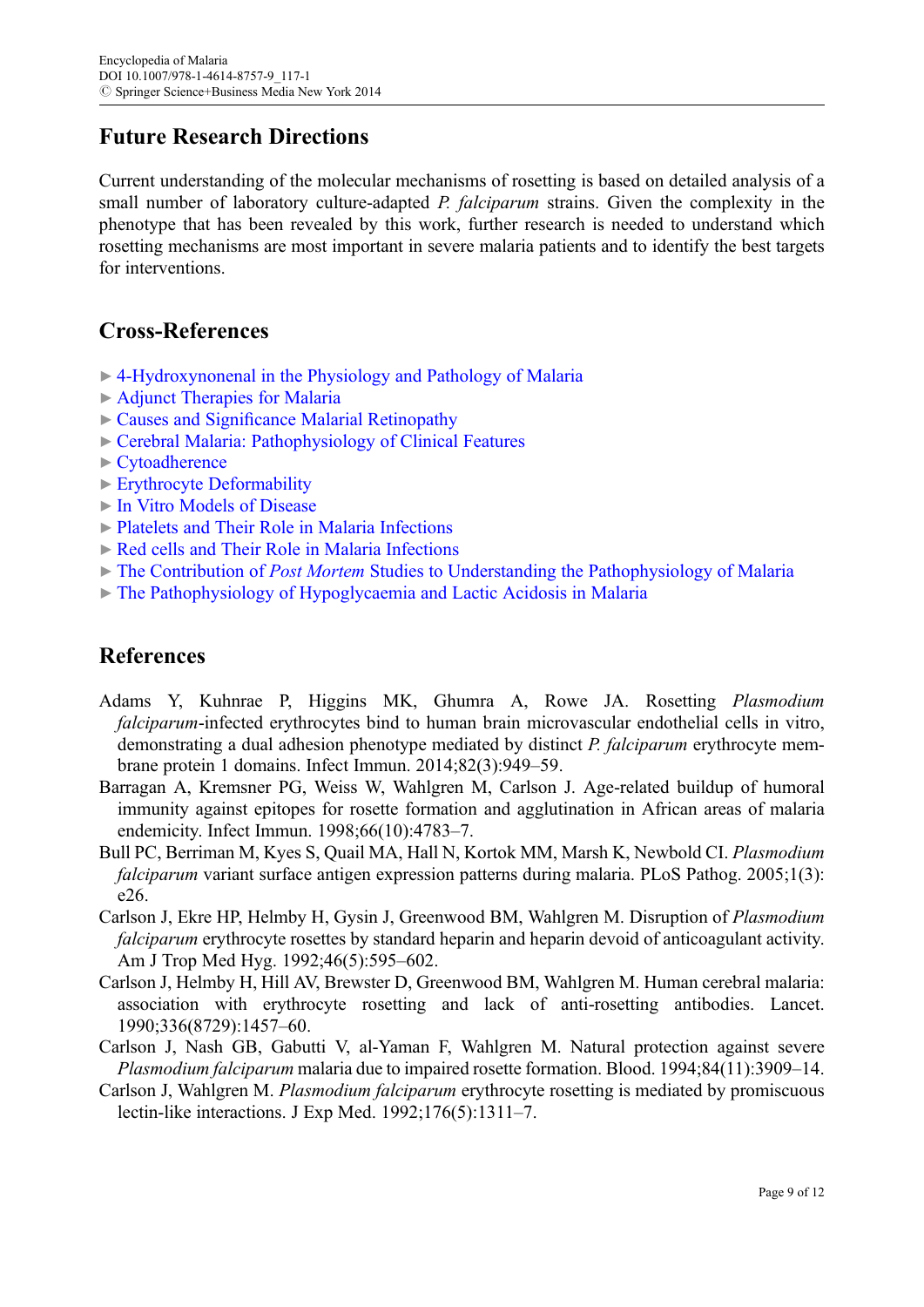- <span id="page-9-0"></span>Clough B, Atilola FA, Pasvol G. The role of rosetting in the multiplication of Plasmodium falciparum: rosette formation neither enhances nor targets parasite invasion into uninfected red cells. Br J Haematol. 1998;100(1):99–104.
- Cockburn IA, Mackinnon MJ, O'Donnell A, Allen SJ, Moulds JM, Baisor M, Bockarie M, Reeder JC, Rowe JA. A human complement receptor 1 polymorphism that reduces Plasmodium falciparum rosetting confers protection against severe malaria. Proc Natl Acad Sci U S A. 2004;101(1):272–7.
- Cunningham D, Lawton J, Jarra W, Preiser P, Langhorne J. The pir multigene family of Plasmodium: antigenic variation and beyond. Mol Biochem Parasitol. 2010;170(2):65–73.
- Deans AM, Rowe JA. *Plasmodium falciparum*: Rosettes do not protect merozoites from invasioninhibitory antibodies. Exp Parasitol. 2006;112(4):269–73.
- Dondorp AM, Ince C, Charunwatthana P, Hanson J, van Kuijen A, Faiz MA, Rahman MR, Hasan M, Bin Yunus E, Ghose A, Ruangveerayut R, LImmathurotsakul D, Mathura K, White NJ, Day NP. Direct in vivo assessment of microcirculatory dysfunction in severe falciparum malaria. J Infect Dis. 2008;197:79–84.
- Doumbo OK, Thera MA, Kone AK, Raza A, Tempest LJ, Lyke KE, Plowe CV, Rowe JA. High levels of Plasmodium falciparum rosetting in all clinical forms of severe malaria in African children. Am J Trop Med Hyg. 2009;81(6):987–93.
- Ghumra A, Khunrae P, Ataide R, Raza A, Rogerson SJ, Higgins MK, Rowe JA. Immunisation with recombinant PfEMP1 domains elicits functional rosette-inhibiting and phagocytosis-inducing antibodies to Plasmodium falciparum. PLoS One. 2011;6(1):e16414.
- Ghumra A, Semblat JP, Ataide R, Kifude C, Adams Y, Claessens A, Anong DN, Bull PC, Fennell C, Arman M, Amambua-Ngwa A, Walther M, Conway DJ, Kassambara L, Doumbo OK, Raza A, Rowe JA. Induction of strain-transcending antibodies against Group A PfEMP1 surface antigens from virulent malaria parasites. PLoS Pathog. 2012;8(4):e1002665.
- Ghumra A, Semblat JP, McIntosh RS, Raza A, Rasmussen IB, Braathen R, Johansen FE, Sandlie I, Mongini PK, Rowe JA, Pleass RJ. Identification of residues in the Cmu4 domain of polymeric IgM essential for interaction with Plasmodium falciparum erythrocyte membrane protein 1 (PfEMP1). J Immunol. 2008;181(3):1988–2000.
- Goncalves BP, Huang CY, Morrison R, Holte S, Kabyemela E, Prevots DR, Fried M, Duffy PE. Parasite burden and severity of malaria in Tanzanian children. New Engl J Med. 2014;370(19):1799–808.
- Handunnetti SM, van Schravendijk MR, Hasler T, Barnwell JW, Greenwalt DE, Howard RJ. Involvement of CD36 on erythrocytes as a rosetting receptor for Plasmodium falciparum-infected erythrocytes. Blood. 1992;80(8):2097–104.
- Hughes KR, Biagini GA, Craig AG. Continued cytoadherence of Plasmodium falciparum infected red blood cells after antimalarial treatment. Mol Biochem Parasitol. 2010;169(2):71–8.
- Juillerat A, Lewit-Bentley A, Guillotte M, Gangnard S, Hessel A, Baron B, Vigan-Womas I, England P, Mercereau-Puijalon O, Bentley GA. Structure of a Plasmodium falciparum PfEMP1 rosetting domain reveals a role for the N-terminal segment in heparin-mediated rosette inhibition. Proc Natl Acad Sci U S A. 2011;108(13):5243–8.
- Kaul DK, Roth EFJ, Nagel RL, Howard RJ, Handunnetti SM. Rosetting of Plasmodium falciparum-infected red blood cells with uninfected red blood cells enhances microvascular obstruction under flow conditions. Blood. 1991;78(3):812–9.
- Kyriacou HM, Steen KE, Raza A, Arman M, Warimwe G, Bull PC, Havlik I, Rowe JA. In vitro inhibition of Plasmodium falciparum rosette formation by Curdlan sulfate. Antimicrob Agents Chemother. 2007;51(4):1321–6.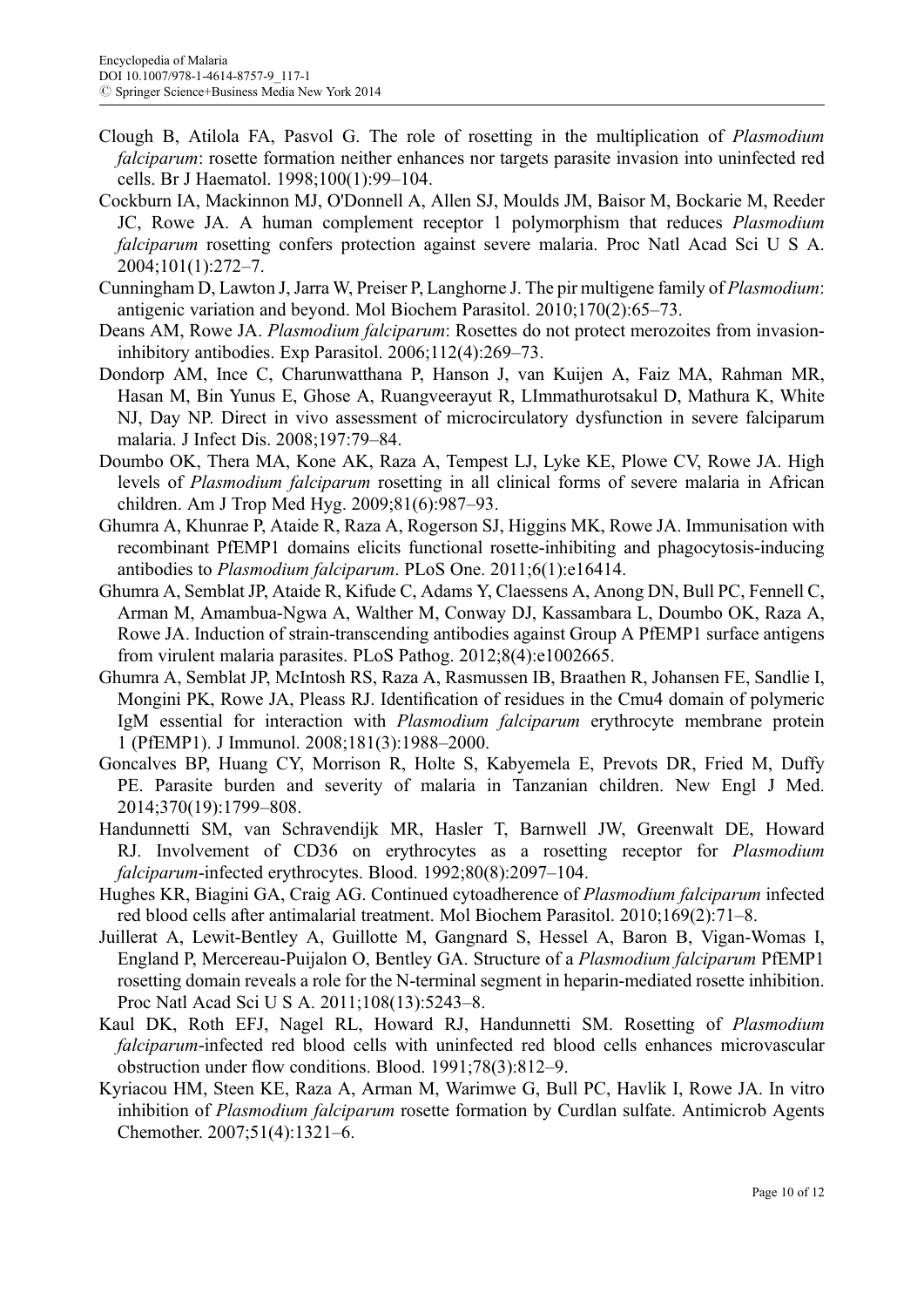- <span id="page-10-0"></span>Le Scanf C, Vigan-Womas I, Contamin H, Guillotte M, Bischoff E, Mercereau-Puijalon O. Rosetting is associated with increased Plasmodium falciparum in vivo multiplication rate in the Saimiri sciureus monkey. Microbes Infect. 2008;10(4):447–51.
- Lee WC, Malleret B, Lau YL, Mauduit M, Fong MY, Cho JS, Suwanarusk R, Zhang R, Albrecht L, Costa FT, Preiser P, McGready R, Renia L, Nosten F, Russell B. Glycophorin C (CD236R) mediates vivax malaria parasite rosetting to normocytes. Blood. 2014;123(18):e100–9.
- Lowe BS, Mosobo M, Bull PC. All four species of human malaria parasites form rosettes. Trans R Soc Trop Med Hyg. 1998;92(5):526.
- Luginbuhl A, Nikolic M, Beck HP, Wahlgren M, Lutz HU. Complement factor D, albumin, and immunoglobulin G anti-band 3 protein antibodies mimic serum in promoting rosetting of malariainfected red blood cells. Infect Immun. 2007;75(4):1771–7.
- Mackinnon MJ, Walker PR, Rowe JA. Plasmodium chabaudi: rosetting in a rodent malaria model. Exp Parasitol. 2002;101(2–3):121–8.
- Marin-Menendez A, Bardaji A, Martinez-Espinosa FE, Botto-Menezes C, Lacerda MV, Ortiz J, Cistero P, Piqueras M, Felger I, Mueller I, Ordi J, del Portillo H, Menendez C, Wahlgren M, Mayor A. Rosetting in *Plasmodium vivax*: a cytoadhesion phenotype associated with anaemia. PLoS Negl Trop Dis. 2013;7(4):e2155.
- Mercereau-Puijalon O, Guillotte M, Vigan-Womas I. Rosetting in Plasmodium falciparum: a cytoadherence phenotype with multiple actors. Trans Clin Biol. 2008;15(1–2):62–71.
- Moxon CA, Grau GE, Craig AG. Malaria: modification of the red blood cell and consequences in the human host. Br J Haematol. 2011;154(6):670–9.
- Newbold C, Warn P, Black G, Berendt A, Craig A, Snow B, Msobo M, Peshu N, Marsh K. Receptorspecific adhesion and clinical disease in Plasmodium falciparum. Am J Trop Med Hyg. 1997;57(4):389–98.
- Newbold CI, Pinches R, Roberts DJ, Marsh K. Plasmodium falciparum; the human agglutinating antibody response to the infected red cell surface is predominantly variant specific. Exp Parasitol. 1992;75:281–92.
- Niang M, Bei AK, Madnani KG, Pelly S, Dankwa S, Kanjee U, Gunalan K, Amaladoss A, Yeo KP, Bob NS, Malleret B, Duraisingh MT, Preiser PR. STEVOR is a Plasmodium falciparum erythrocyte binding protein that mediates merozoite invasion and rosetting. Cell Host Microbe. 2014;16:81–93.
- Raventos-Suarez C, Kaul DK, Macaluso F, Nagel RL. Membrane knobs are required for the microcirculatory obstruction induced by Plasmodium falciparum-infected erythrocytes. Proc Natl Acad Sci U S A. 1985;82(11):3829–33.
- Rowe JA, Claessens A, Corrigan RA, Arman M. Adhesion of Plasmodium falciparum-infected erythrocytes to human cells: molecular mechanisms and therapeutic implications. Expert Rev Mol Med. 2009;11:e16.
- Rowe JA, Handel IG, Thera MA, Deans AM, Lyke KE, Kone A, Diallo DA, Raza A, Kai O, Marsh K, Plowe CV, Doumbo OK, Moulds JM. Blood group O protects against severe Plasmodium falciparum malaria through the mechanism of reduced rosetting. Proc Natl Acad Sci U S A. 2007;104(44):17471–6.
- Rowe JA, Moulds JM, Newbold CI, Miller LH. P. falciparum rosetting mediated by a parasitevariant erythrocyte membrane protein and complement-receptor 1. Nature. 1997;388:292–5.
- Rowe JA, Obiero J, Marsh K, Raza A. Positive correlation between rosetting and parasitemia in Plasmodium falciparum clinical isolates. Am J Trop Med Hyg. 2002a;66(5):458–60.
- Rowe JA, Rogerson SJ, Raza A, Moulds JM, Kazatchkine MD, Marsh K, Newbold CI, Atkinson JP, Miller LH. Mapping of the region of complement receptor (CR) 1 required for *Plasmodium*